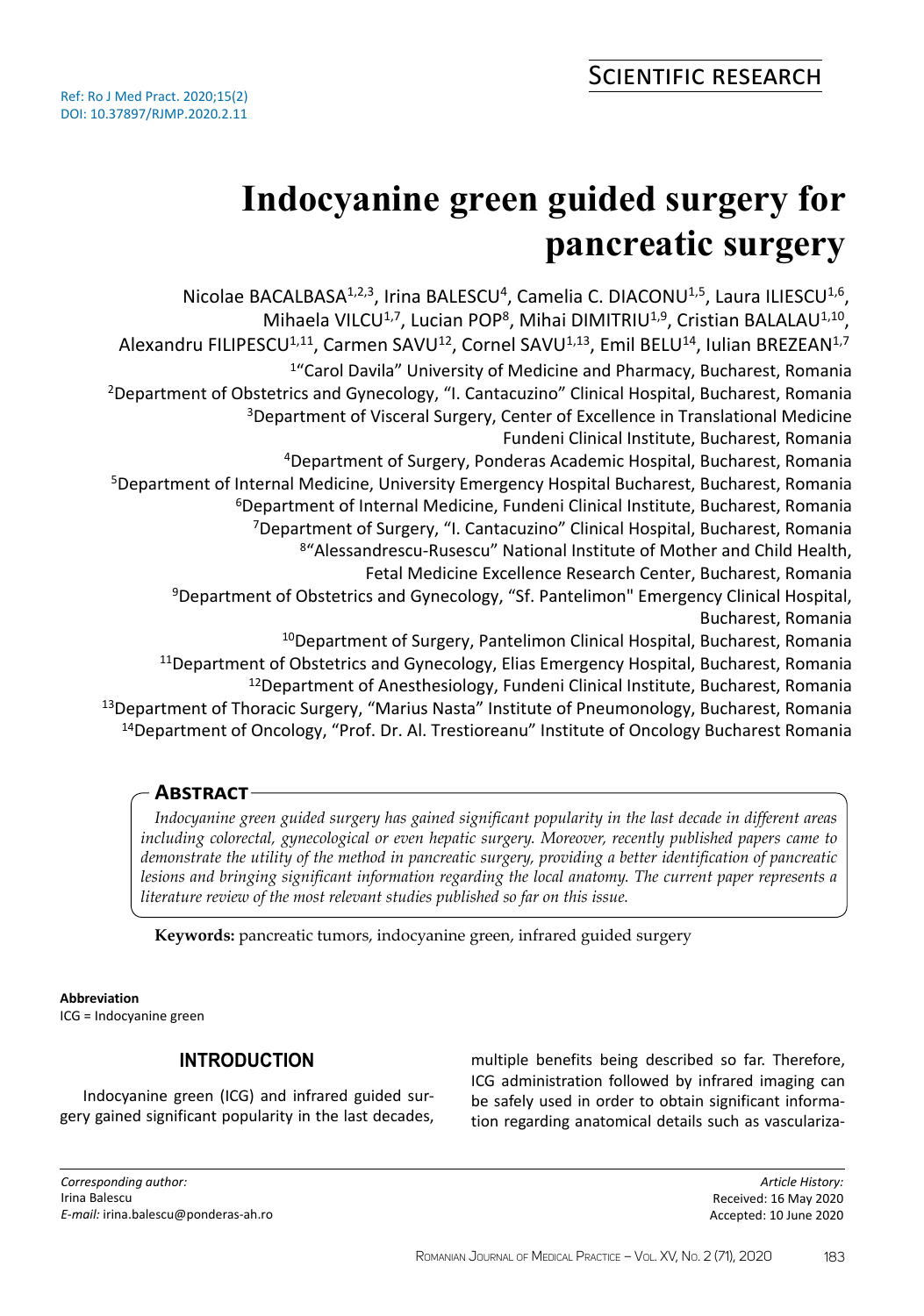tion details during resection and anastomosis, sentinel lymph node identification in early stage cancers or even information regarding the intrahepatic blood flow distribution (1,2). All these information seem to significantly improve the outcomes of surgically treated patients.

# **THE PRINCIPLE OF THE METHOD**

Approved by the Food and Drug Administration for clinical and research purposes in humans since 1956, ICG is in fact a fluorescent dye which, when injected intravenously it binds to plasma proteins, is excited between 750 and 800 nm and is detected at a maximum peak of 832 nm (3-5). In this respect, ICG guided surgery has been widely used so far in plastic surgery, oncogynecologic surgery and surgical oncology with multiple purposes (1,2).

### **ICG UTILITY IN PANCREATIC SURGERY**

Initially, ICG guided surgery in hepato-bilio-pancreatic surgery has been proposed in order to diminish the risk of intraoperative incidents during difficult laparoscopic cholecystectomy. Later on, the method proved to be efficient in order to evaluate the liver function, to guide anatomical liver resection or to identify liver metastases with different origins (6).

Utility of ICG in pancreatic surgery is mainly based on the rich vascularization of this organ, a blood flow ranging between 38.4 ml/min/100 ml to up to 356 ml/ min/100 ml being reported so far; meanwhile, pancreatic tumors present a poorer vascularization and therefore, intravenous administration of ICG followed by infrared inspection will offer strong contrast between the healthy pancreatic tissue and the poor perfused tumoral pancreatic tissue (7). Moreover, ICG administration can offer real time information regarding the vascularization of the pancreatic stump and might therefore decrease the risk of anastomotic leakage (8). The first case report which presented the utility of ICG guided pancreatic resection comes from the Korean team conducted by Sung Hyun Kim et al. and was published in 2017; the paper reported the case of a 28-year-old patient in whom a 4.5 cm solid pseudopapillary neoplasm was discovered at the level of the pancreatic tail. The patient was submitted to ICG guided laparoscopic surgery which proved to be efficient in identifying the tumor and providing complete resection (7). The largest study which came to demonstrate the utility of intravenous administration for achieving negative resection margins in pancreatic head adenocarcinoma was conducted by Rho et al. and published in 2018. The study included 37 patients submitted to pancreaticoduodenectomy for pancreatic head cancer; in 10 cases ICG guided surgery was used. The authors demonstrated the superiority of ICG guided surgery in order to achieve negative retroperitoneal resection margins; meanwhile no significant differences were observed in regard to the mean operative time, mean blood loss and postoperative pancreatic related complications (9).

Meanwhile, other recent studies came to demonstrate the effectiveness and utility of ICG intravenous administration in pancreatic neuroendocrine tumors, based on the fact that a higher affinity of neuroendocrine tumoral cells for ICG exists (when compared to pancreatic cells). The largest study which came to demonstrate utility of ICG in neuroendocrine pancreatic tumors detection has been published in 2017 by Paiella and included 10 patients submitted to surgery between March 2016 and October 2016 (10). In all cases, 5 boli of 5 mg each of ICG were injected at every 60 seconds, most tumors being identified after the second ICG bolus, with a mean latency time of 80 seconds and a mean visibility time of 220 seconds. Moreover, the peak of visualization of the tumoral mass was reached at 20 minutes after the administration of the last ICG bolus. The first intravenous ICG bolus was administrated after sectioning the gastrocolic ligament and exposing the anterior surface of the gland. In order not to diminish the ICG inflow at the level of the pancreatic gland, the authors decided not to ligate the splenic vessels until the moment of ICG administration even if a splenopancreatectomy was planned. Meanwhile, the completeness of resection was also verified by intraoperative ultrasound. After ICG administration in two out of the 10 cases additional lesions were found and were separately resected; however in both cases the histopathological studies demonstrated that these additional lesions were in fact lymph nodes. As for the other lesions, the presence of neuroendocrine tumors was confirmed in all cases by the histopathological studies (10). These data came to demonstrate the correctitude of the authors' supposition that, due to the fact that ICG is bounded by the plasmatic proteins, it will reach a higher concentration in blood and, consecutively, a higher amount of ICG will be seen in intensively vascularized tissues such as neuroendocrine tumoral tissues (10).

Another utility of ICG administration in pancreatic surgery is related to the lymphatic drainage mapping in order to establish the extent of the lymph node dissection. Therefore, in a study conducted by Hirono et al., the authors injected ICG at the level of the anterior pancreatic surface in 10 cases and respectively in the posterior surface in other 10 cases and observed that the main lymphatic patterns of spread were to the para-aortic region in 17 cases and respectively to the superior mesenteric artery in 4 cases; interestingly, the